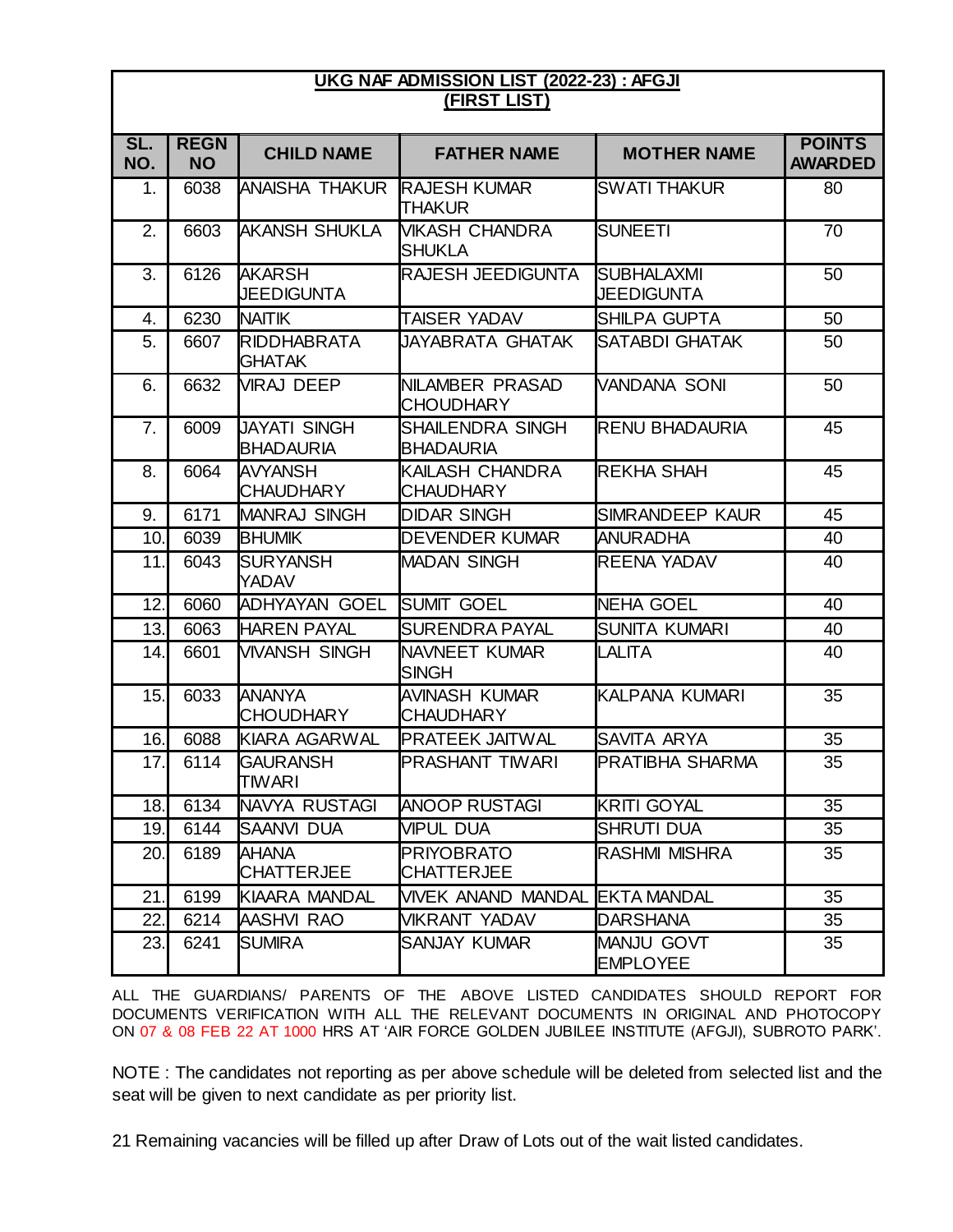## **UKG NAF ADMISSION LIST (2022-23) : AFGJI WAITING LIST FOR DRAW OF LOTS**

| SL.<br>NO. | <b>REGN</b><br><b>NO</b> | <b>CHILD NAME</b>                   | <b>FATHER NAME</b>                    | <b>MOTHER NAME</b>      | <b>POINTS</b><br><b>AWARDED</b> |
|------------|--------------------------|-------------------------------------|---------------------------------------|-------------------------|---------------------------------|
| 1.         | 6012                     | <b>APARJIT</b>                      | <b>RAKESH</b>                         | SHEETAL                 | 30                              |
| 2.         | 6014                     | <b>JAZLYN KAUR</b>                  | <b>AVTAR SINGH</b>                    | <b>AMRIT KAUR</b>       | 30                              |
| 3.         | 6015                     | KYNA JHA                            | <b>SACHIN KUMAR</b>                   | <b>RANI KUMARI</b>      | 30                              |
| 4.         | 6017                     | <b>GAURVI GAUR</b>                  | <b>LAVISH SHARMA</b>                  | <b>TEENA</b>            | 30                              |
| 5.         | 6025                     | <b>VAIDEHI</b><br><b>AGGARWAL</b>   | TARA CHAND<br><b>AGGARWAL</b>         | <b>RITU AGGARWAL</b>    | 30                              |
| 6.         | 6026                     | <b>ARCHIT RAWAT</b>                 | <b>ANUP RAWAT</b>                     | <b>SUMAN RAWAT</b>      | 30                              |
| 7.         | 6036                     | <b>VIYANSH</b>                      | <b>RAKESH KUMAR</b><br><b>MEENA</b>   | <b>VANDANA</b>          | 30                              |
| 8.         | 6037                     | <b>MAHIRA I</b><br><b>VASWANI</b>   | <b>HEMANT VASWANI</b>                 | <b>MONISHA ISRANI</b>   | 30                              |
| 9.         | 6045                     | <b>AVYAN SHARMA</b>                 | <b>MAJOR PRATEEK</b><br><b>SHARMA</b> | NIDHI RAWAT             | 30                              |
| 10.        | 6048                     | <b>AVANI</b>                        | <b>ANUJ KUMAR</b>                     | <b>SWATI KUMARI</b>     | 30                              |
| 11.        | 6049                     | AASHVI TANWAR                       | <b>ISUDHIR TANWAR</b>                 | <b>SONIA TANWAR</b>     | 30                              |
| 12.        | 6050                     | <b>DIA MATHUR</b>                   | <b>ALANKAR MATHUR</b>                 | <b>GITANJALI MATHUR</b> | 30                              |
| 13.        | 6054                     | VARNIKA KATHAIT                     | <b>RAVINDER SINGH</b>                 | <b>ARCHANA SINGH</b>    | 30                              |
| 14.        | 6059                     | <b>HRIOYANSH</b><br><b>SAHNI</b>    | <b>MANNI SAHNI</b>                    | JASMINE SAHNI           | 30                              |
| 15.        | 6061                     | <b>TEJASPREET</b><br><b>KAUR</b>    | <b>HARMEET SINGH</b>                  | <b>PARVINDER KAUR</b>   | 30                              |
| 16.        | 6062                     | <b>SHREYANSH</b><br><b>HEDAU</b>    | <b>LATE VILAS P HEDAU</b>             | <b>VANDANA</b>          | 30                              |
| 17.        | 6065                     | <b>SAHIB SINGH GILL</b>             | <b>GURDEEP SINGH</b>                  | <b>HARPEET KAUR</b>     | $\overline{30}$                 |
| 18.        | 6068                     | <b>KRISHANG</b><br><b>GURUSWAMY</b> | <b>RAJU GURUSWAMY</b>                 | <b>TULSI</b>            | 30                              |
| 19.        | 6073                     | <b>MIHIR</b>                        | <b>MUKESH KUMAR</b><br><b>MEENA</b>   | <b>RAJ KUMARI MEENA</b> | 30                              |
| 20.        | 6074                     | <b>DEVINA</b><br><b>SABHARWAL</b>   | NITISH SABHARWAL                      | AASHTA DUA              | 30                              |
| 21.        | 6079                     | HINAYA TANWAR                       | <b>ANUJ TANWAR</b>                    | <b>REENU SHARMA</b>     | 30                              |
| 22.        | 6084                     | <b>ARADHYA</b><br><b>NAMBIAR</b>    | VIJEESH R                             | DHANYA VIJEESH          | 30                              |
| 23.        | 6087                     | <b>RISHIK</b>                       | <b>SANDEEP DABAS</b>                  | <b>MANJU RANI</b>       | 30                              |
| 24.        | 6094                     | <b>AADIDEV SINGH</b>                | <b>RAKESH</b>                         | <b>ANCHAL</b>           | 30                              |
| 25.        | 6097                     | <b>DHYOM</b><br><b>TEHNGURIYA</b>   | <b>SUNIL KUMAR</b>                    | <b>RUCHIKA</b>          | 30                              |
| 26.        | 6105                     | <b>SHASHWAT</b><br><b>KUMAR</b>     | <b>MUKESH KUMAR</b>                   | NISHA KASHYAP           | 30                              |
| 27.        | 6107                     | <b>MISHKA SINGH</b>                 | <b>BHOJ RAJ SINGH</b>                 | KARISHMA CHAUHAN        | 30                              |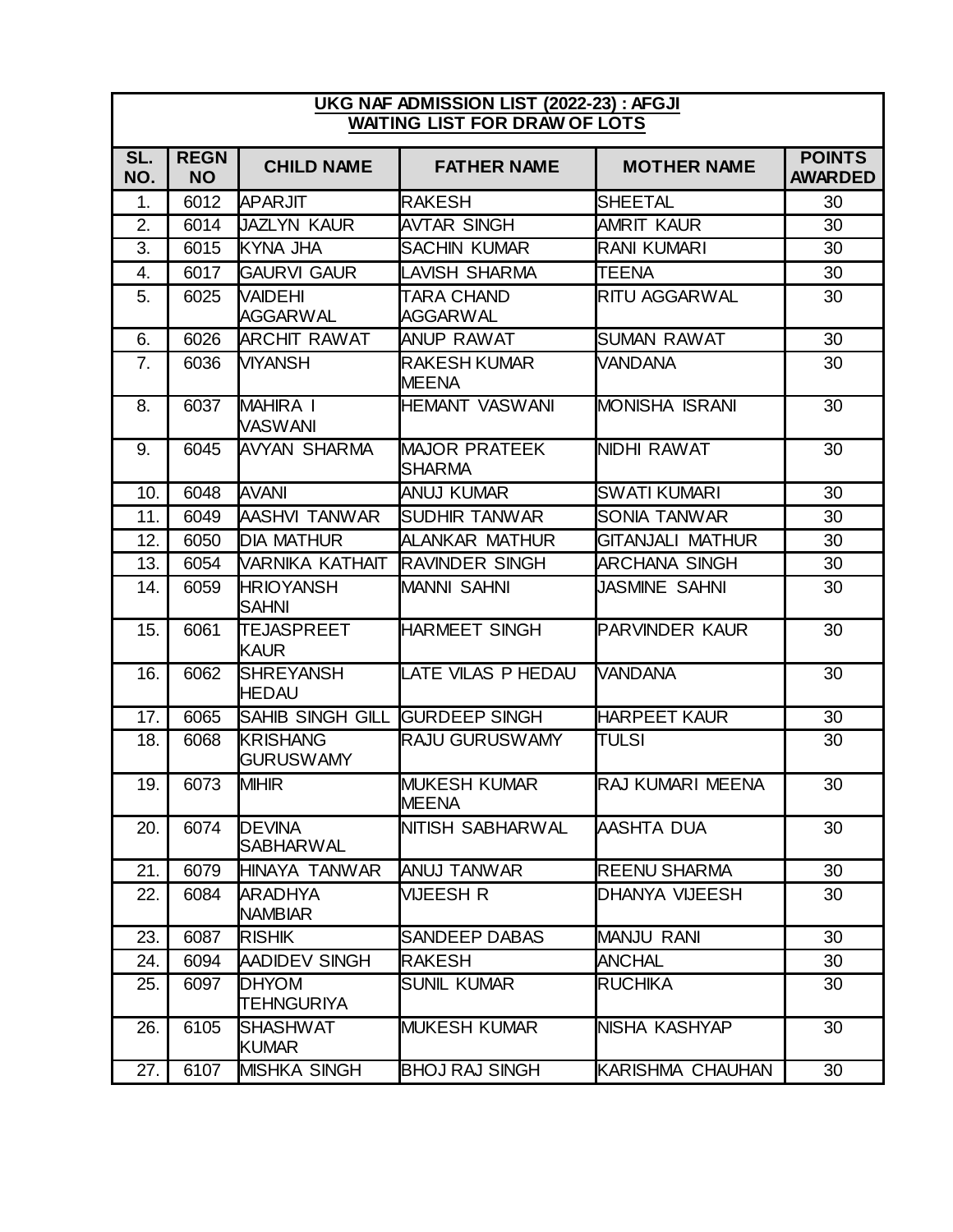| SL.<br>NO. | <b>REGN</b><br><b>NO</b> | <b>CHILD NAME</b>                        | <b>FATHER NAME</b>                       | <b>MOTHER NAME</b>                  | <b>POINTS</b><br><b>AWARDED</b> |
|------------|--------------------------|------------------------------------------|------------------------------------------|-------------------------------------|---------------------------------|
| 28.        | 6116                     | <b>LAISHA</b>                            | <b>MANISH YADAV</b>                      | KALPANA YADAV                       | 30                              |
| 29.        | 6121                     | <b>AVREEN SINGH</b>                      | <b>ABHIJEET</b>                          | <b>RUCHI KHANNA</b>                 | 30                              |
| 30.        | 6123                     | <b>LAVYANSH</b><br><b>ISEHRAWAT</b>      | <b>MANISH</b>                            | <b>SHALINI</b>                      | 30                              |
| 31.        | 6129                     | <b>ANAHITA SEHGAL</b>                    | <b>ABHSHEK SEHGAL</b>                    | <b>PARUL MAHENDRU</b>               | 30                              |
| 32.        | 6130                     | <b>AASHI JAIN</b>                        | VIJAY PRAKASH JAIN                       | <b>SHWETA JAIN</b>                  | 30                              |
| 33.        | 6135                     | AGASTYA GUPTA                            | <b>AMIT SONI</b>                         | <b>DEEPTI RANJAN</b>                | 30                              |
| 34.        | 6136                     | AADYA GUPTA                              | <b>AMIT SONI</b>                         | <b>DEEPTI RANJAN</b>                | 30                              |
| 35.        | 6140                     | <b>BHAVYA</b>                            | <b>RAJIV</b>                             | <b>BABITA</b>                       | 30                              |
| 36.        | 6148                     | <b>RABJYOT SINGH</b><br><b>SABHARWAL</b> | <b>GURMEET SINGH</b><br><b>SABHARWAL</b> | <b>MANMEET KAUR</b>                 | 30                              |
| 37.        | 6149                     | <b>GURNOOR KAUR</b><br><b>SABHARWAL</b>  | <b>GURMEET SINGH</b><br><b>SABHARWAL</b> | <b>MANMEET KAUR</b>                 | 30                              |
| 38.        | 6151                     | <b>PRATEEK KUMAR</b>                     | <b>IPRASHANT KUMAR</b>                   | <b>HEMPUSHPA</b>                    | 30                              |
| 39.        | 6152                     | <b>VAIBHAV</b><br><b>KATHRIYA</b>        | <b>AVADHESH</b>                          | <b>RANJNA SINGH</b>                 | 30                              |
| 40.        | 6156                     | <b>ISUSHANT TOKAS</b>                    | <b>DEEPAK TOKAS</b>                      | <b>REKHA</b>                        | 30                              |
| 41.        | 6157                     | <b>VIRAJ SINGH</b><br><b>MALIK</b>       | <b>ANUJ</b>                              | <b>MANU ARYA MALIK</b>              | 30                              |
| 42.        | 6158                     | <b>GAURSHI</b><br><b>KHOKHRA</b>         | <b>AMIT KUMAR</b><br><b>KHOKHRA</b>      | <b>GANGA</b>                        | 30                              |
| 43.        | 6164                     | <b>DHIYARAH</b><br><b>KHULLAR</b>        | <b>ABHISHEK KHULLAR</b>                  | <b>LITIKA KHULLAR</b>               | 30                              |
| 44.        | 6179                     | <b>JASGUN KAUR</b>                       | <b>SUKHPREET SINGH</b>                   | <b>NAVREET GILL</b>                 | 30                              |
| 45.        | 6185                     | <b>MAYRA SINGH</b>                       | RITESH KUMAR SINGH PUSHPAM SHREE         |                                     | 30                              |
| 46.        | 6186                     | <b>GURANSH SINGH</b><br><b>ANAND</b>     | <b>PARMEET SINGH</b><br><b>ANAND</b>     | <b>JASMEET KAUR</b><br><b>ANAND</b> | 30                              |
| 47.        | 6187                     | <b>HARGUN KAUR</b><br><b>ANAND</b>       | <b>PARMEET SINGH</b><br><b>ANAND</b>     | <b>JASMEET KAUR</b><br><b>ANAND</b> | 30                              |
| 48.        | 6188                     | <b>EKJOT SINGH</b><br><b>ANAND</b>       | <b>PARMEET SINGH</b><br><b>ANAND</b>     | <b>JASMEET KAUR</b><br><b>ANAND</b> | 30                              |
| 49.        | 6195                     | <b>SHRESTH SINGH</b>                     | RAKESH KUMAR ABHAY                       | <b>EKTA SINGH</b>                   | 30                              |
| 50.        | 6198                     | <b>MAYRA</b>                             | <b>PARUESH DAGAR</b>                     | <b>MONIKA DEVI</b>                  | 30                              |
| 51.        | 6203                     | <b>AARAV</b>                             | SATYA PARKASH                            | <b>KAVITA RANI</b>                  | 30                              |
| 52.        | 6204                     | NIVEDITA KWATRAISHIVAM KWATRA            |                                          | AANCHAL KWATRA                      | 30                              |
| 53.        | 6207                     | ANAYA KUMARI                             | <b>RAHUL KUMAR</b>                       | <b>SHEETAL JAISWAL</b>              | 30                              |
| 54.        | 6209                     | <b>KAATYAYNI</b>                         | <b>RAHUL KUMAR</b>                       | <b>SHEETAL</b>                      | 30                              |
| 55.        | 6218                     | <b>RAGHAV JAGDEV</b>                     | <b>DHIRENDER JAGDEV</b>                  | SHUBHI JAGDEV                       | 30                              |
| 56.        | 6224                     | <b>MEHREEN KAUR</b>                      | <b>GURPREET SINGH</b>                    | <b>RAMNIK KAUR</b>                  | 30                              |